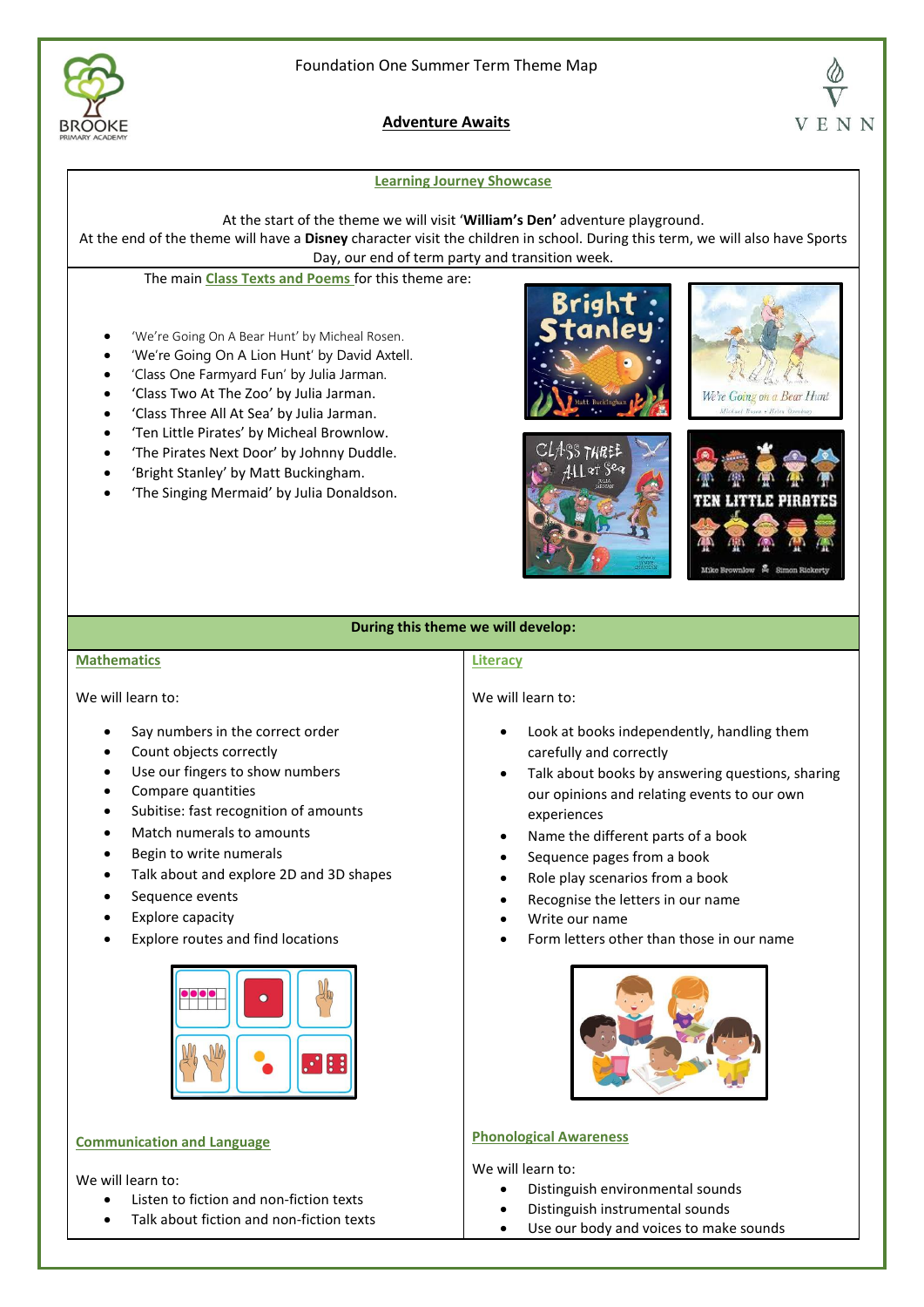# Foundation One Summer Term Theme Map